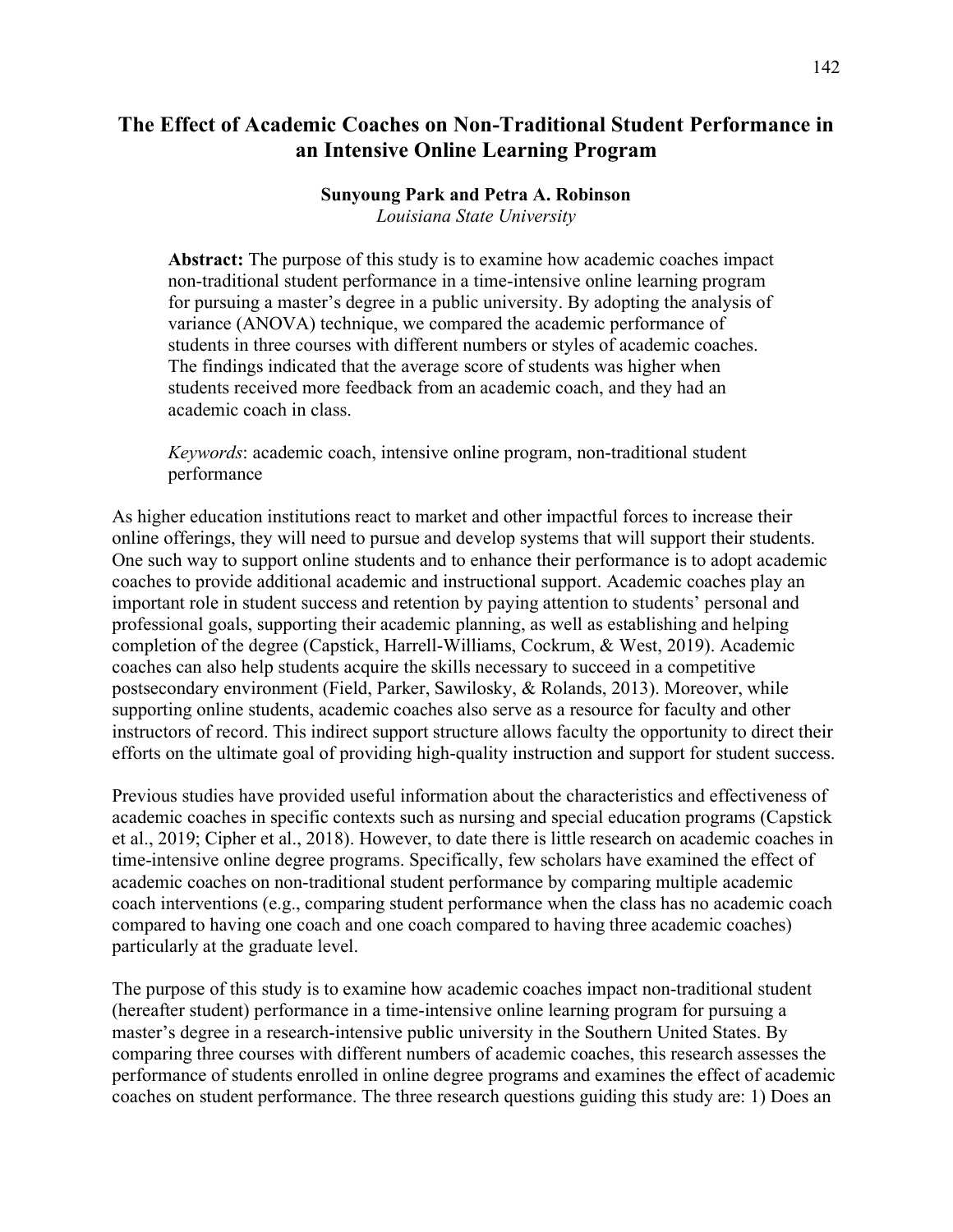academic coach have an impact on non-traditional student performance? 2) Does the number of academic coaches have an impact on non-traditional student performance? And 3) Does the feedback style of academic coaches have an impact on non-traditional student performance?

## **Literature Review**

Literature related to student access and support documents the role of academic coaches in traditional learning environments. The primary expected benefit of this kind of academic coaching is through the development of rapport (Strange, 2015) and relationships with students (Barkley, 2011) to increase learning, which Tinto (1999) posits is the key to student retention. The main purpose of academic coaches in online learning contexts is to meet the needs of students, and as such, they play a variety of roles. These roles include grading assignments and discussion forums, proctoring examinations, providing feedback to students, and facilitating instruction, and clarifying course content (Broussard & White-Jefferson, 2018). In this study, an academic coach is regarded as a highly qualified and experienced practitioner in the field with a doctoral degree who supports both faculty and students in online learning courses (Instructional Connections, 2012).

#### **Methods**

Three courses were selected in the master's program. In course A (Principles of Adult Education, we compared student performance across years to see if students perform better when they have an academic coach. In course B (Research Methods), we compared any differences in student performance when the course had a different number of academic coaches. In course C (Performance Analysis), we examined if the feedback style of academic coaches would affect student performance. One instructor taught both course B and C and another instructor taught course A. The total number of participants for this study consisted of 435 graduate students who enrolled in the program and each completed the three courses.

### **Results**

Descriptive analysis was performed, including mean and standard deviation of student performance for each course (Table 1).

|                      |                |        | Standard  |          |
|----------------------|----------------|--------|-----------|----------|
| Course               | Settings       | Mean   | deviation | Variance |
| Course A:            | One coach      | 99.083 | 1.222     | 9.236    |
| Adult education      | No coaches     | 93.705 | 3.039     | 1.494    |
| Course B:            | Three coaches  | 92.250 | 6.358     | 40.427   |
| Research methods     | One coach      | 91.051 | 4.864     | 23.654   |
| Course C:            | More comments  | 96.133 | 2.842     | 8.076    |
| Performance analysis | Fewer comments | 93.950 | 5.624     | 31.633   |

**Table 1**. *Descriptive Statistics of Student Performance by Course*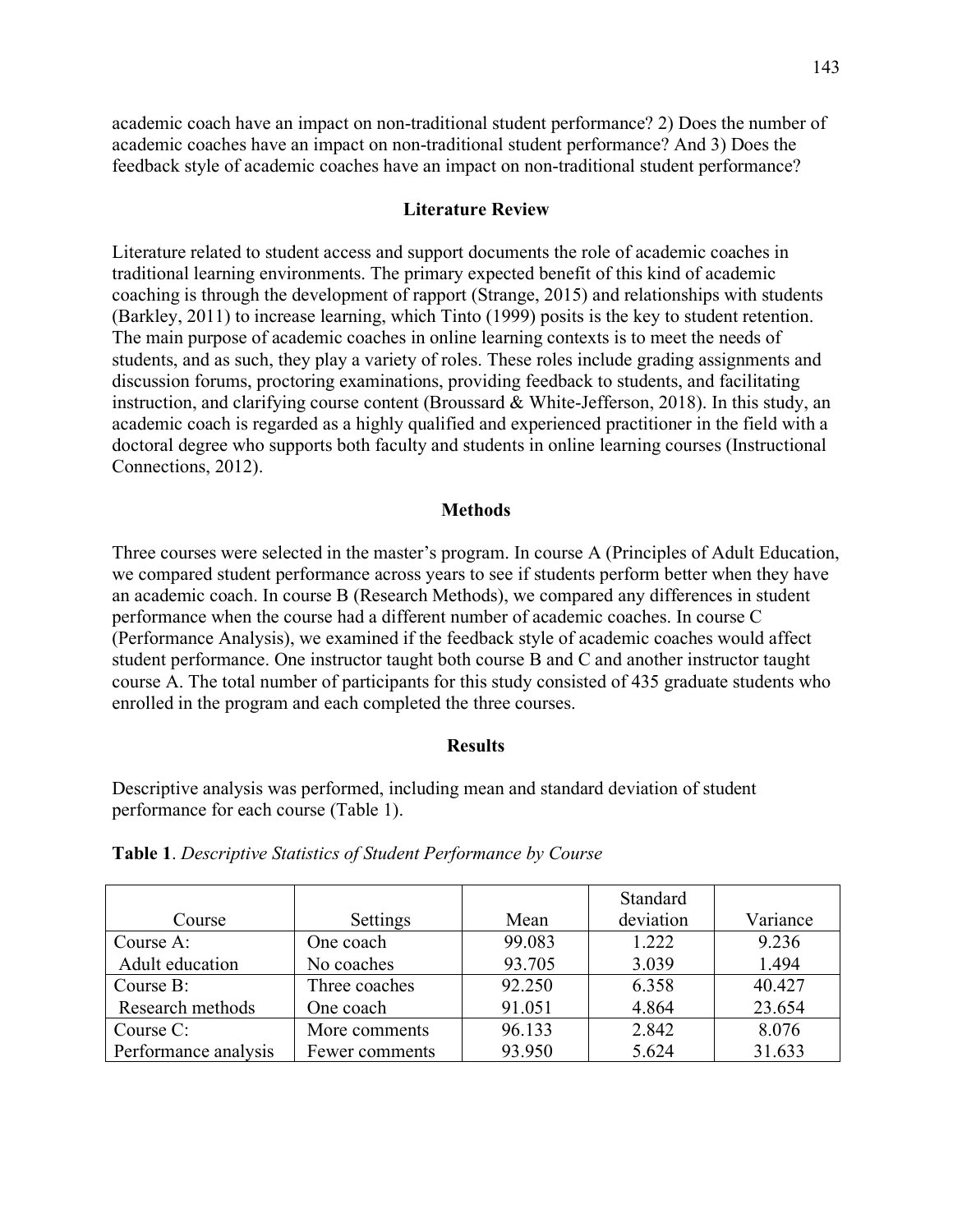As seen in Table 2, the ANOVA results showed that academic coaches play a significant role in non-traditional students' academic performance ( $p < .05$ ). When students had an academic coach in the Principles of Adult Education course, their performance was higher (average score 99.083) than when they did not have a coach (93.705). The average student score was higher in the Performance Analysis course when students received more feedback and comments from an academic coach than when they received fewer feedback and comments (96.133 and 93.950, respectively). However, there was no significant difference in academic performance when students had one academic coach (91.051) compared to having three coaches (92.250).

|  |  |  | Table 2. ANOVA Results |
|--|--|--|------------------------|
|--|--|--|------------------------|

|             |                | Sum of   |     | Mean    |           |       |
|-------------|----------------|----------|-----|---------|-----------|-------|
| Course      | Groups         | squares  | df  | squares | F-value   | $\,P$ |
| Course A:   | Between groups | 598.147  |     | 598.147 | 106.737*  | .000  |
| Adult       | Within groups  | 453.92   | 81  | 5.604   |           |       |
| education   | Total          | 1052.067 | 82  |         |           |       |
| Course B:   | Between groups | 62.428   |     | 62.428  | 1.931     | .166  |
| Research    | Within groups  | 5561.321 | 172 | 32.333  |           |       |
| methods     | Total          | 5623.749 | 173 |         |           |       |
| Course C:   | Between groups | 210.788  |     | 210.788 | $10.510*$ | .001  |
| Performance | Within groups  | 3509.937 | 175 | 20.057  |           |       |
| analysis    | Total          | 3720.725 | 176 |         |           |       |

*Note.* \* *p* < .05

# **Discussion and Implications**

We found that student performance was higher when students had an academic coach than when they did not have a coach. This result is consistent with the findings of previous studies (Capstick et al., 2019; Lehan et al., 2018). It implied that academic coaches can play an important role in student performance by supporting students. Specifically, in a time-intensive online degree program, it is critical for students to receive appropriate guidelines and correct instructions, obtain support for different activities in class, and secure a positive learning experience in efficient and effective ways and in a timely manner. By identifying improvement areas and providing timely responses and feedback, academic coaches could help students perform better in their discussions, assignments, , and the overall course. To maximize these supportive functions of academic coaches in online learning, training and developmental opportunities should be provided to coaches to learn new coaching skills and techniques related digital technology to effectively motivate and guide students in their learning process. However, the results indicated that student performance was not significantly different when students have either one or three academic coaches. Thus, out X hypothesis was not supported as the finding showed that the number of academic coaches did not affect student performance.

Overall, the results of this study implied the need that the presence and role of academic coaches be examined differently based on the content features, class context and students' needs, even though academic coaches can support students for their academic performance in an intensive online program. For instance, academic coaches in research methods courses need to provide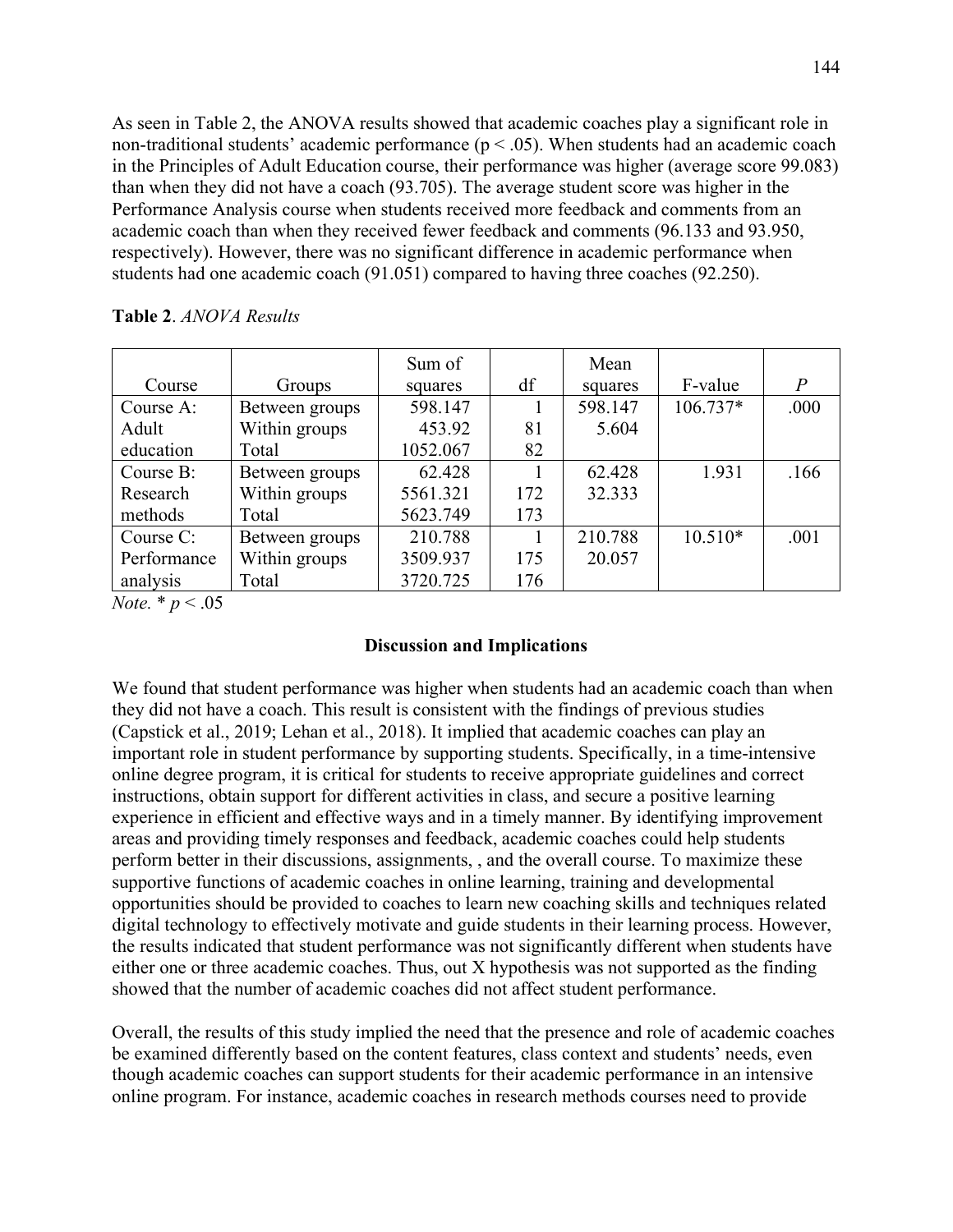more examples and practical guidelines to correct students' misunderstanding and advance their knowledge as research methods courses emphasize the combination of theory, procedures, and practical skills and have been regarded as a demanding and challenging for students (Kilburn, Nind, & Wiles, 2014; Lewthwaite & Nind, 2016). In particular, when teaching research methods in online environments, it is important to understand students' learning process of translating scientific evidence into practice through better instructional approaches (Chilton, He, Fountain, & Alfred, 2019). Accordingly, how academic coaches can provide research process-oriented, elaborated and detailed guidance and support to students could be more important than how many academic coaches support students in research methods courses.

Finally, out results showed that student performance was higher when students received more feedback and comments from an academic coach than when they received fewer feedback and comments, which supported by previous studies (Barkley, 2011; Broussard & White-Jefferson, 2018; Cox-Davenport, 2017). To provide stronger support for students' academic success, academic coaches need to be proactive in providing appropriate feedback and comments to students for improving their performance, rather than passively grade and review submitted assignments. Appropriate and continuous feedback from academic coaches can play a crucial role in students' academic progress and achievement as coaches help students engage more in learning process and activities, and foster their goal setting, responsibility, and reflection in class and academic exercises (Pechac, & Slantcheva-Durst, 2019; van Nieuwerburgh, 2012). In timeintensive online learning environments with relatively large size classes (e.g. 90 or more students), academic coaches and instructors should consider instructional strategies such as providing weekly feedback with high quality and details in a consistent way.

From a theoretical perspective, this study highlighted the role of academic coaches for nontraditional student performance in a time-intensive online degree program. By comparing the three courses, we examined if different settings related to academic coaches can affect student academic performance. Specifically, we enriched the discussion related to the role of academic coaches in terms of their presence, number, and feedback styles as they impact student performance. In particular, this study expanded the scope and category of students and learning contexts related to academic coaches by emphasizing non-traditional students and time-intensive online environments. Scholars could further examine how academic coaches can enhance their role and develop their feedback skills and techniques to improve student performance in different courses and contexts.

From a practical perspective, our findings will help instructors and professionals in the field better understand the important role of academic coaches in online learning environments. By maximizing the advantages of online learning including the flexibility, accessibility, and convenience, practitioners can provide well-designed online learning programs that enhance student and faculty support through the use of academic coaches. To clarify expectation and efficient communication, instructors can work with academic coaches to establish the guidelines for providing feedback and comments to students according to assignments, available resources, and evaluation criteria. Practitioners can also identify the different roles of academic coaches, based on the features of contents and students, class size, and course schedule, to build supportive learning environments and provide effective support to students.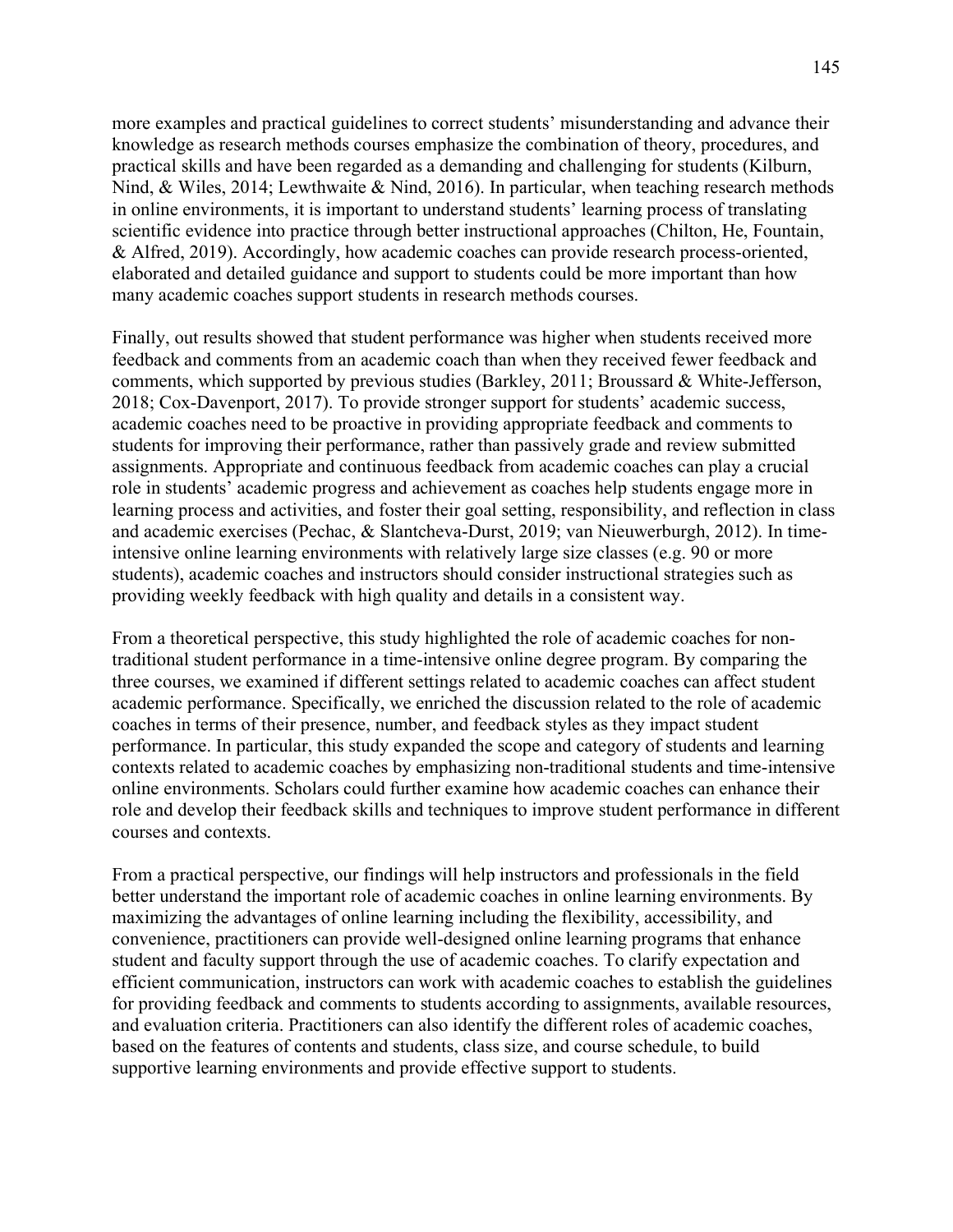### **References**

- Barkley, A. (2011). Academic coaching for enhanced learning. *NACADA Journal, 55*(1), 76-81.
- Capstick, M. K., Harrell-Williams, L. M., Cockrum, C. D., & West, S. L. (2019). Exploring the effectiveness of academic coaching for academically at-risk college students. *Innovative Higher Education*. https://doi.org/10.1007/s10755-019-9459-1
- Cipher, D. J., Urban, R. W., & Mancini, M. E. (2018). Characteristics of academic coaches in an online RN-to-BSN program. *Journal of Nursing Education, 57*(9), 520-525. https://doi.org/10.3928/01484834-20180815-03
- Chilton, J., He, Z., Fountain, R., & Alfred, D. (2019). A process for teaching research methods in a virtual environment. *Journal of Professional Nursing, 35*(2), 101-104. https://doi.org/10.1016/j.profnurs.2018.10.002
- Cox-Davenport, R. (2017). "The five-minute check in" intervention to ease the transition into professional education: A descriptive analysis. *Nurse Education Today, 50*(1)*,* 25-28.
- Field, S., Parker, D. R., Sawilowsky, S., & Rolands, L. (2013). Assessing the impact of ADHD coaching services on university students' learning skills, self-regulation, and well-being. *Journal of Postsecondary Education and Disability, 26*(1), 67-81.
- Ginder, S. A., Kelly-Reid, J. E., & Mann, F. B. (2017). *Enrollment and employees in postsecondary institutions, Fall 2016; and financial statistics and academic libraries, fiscal year 2016*. National Center for Education Statistics, U.S. Department of Education.
- González, C. (2010). What do university teachers think eLearning is good for in their teaching? *Studies in Higher Education*, *35*(1), 61-78.
- Harris, G. Froman, J., & Surles, J. (2009). The professional development of graduate mathematics and graduate teaching assistants. *International Journal of Math Education, Science and Technology, 40*(1)*,* 157-172.
- Instructional Connections (2012). *Being an academic coach*. http://www.instructionalconnections.com/index-3.html
- Kilburn, D., Nind, M., & Wiles, R. (2014). Learning as researchers and teachers: The development of a pedagogical culture for social science research methods? *British Journal of Educational Studies, 62*(2), 191–207. https://doi.org/10.1080/00071005.2014.918576
- Licona, M. M. (2011). Online multicultural education: Asynchronous discussions in online multicultural education. *Multicultural Education, 19*(1), 2-8.
- Mills, K. (2002). Distance learning online education has become part of the landscape. *National Crosstalk,10*(1), 8-10.
- Morris, A., & Miller, M. (2007). Advising practices of undergraduate online students in private higher education. *Online Journal of Distance Learning Administration, 10*(4), Article EJ1065638. https://eric.ed.gov/?id=EJ1065638
- Nolan, K. (2013). Online Advising Pilot at the Community College of Vermont. *Journal of Asynchronous Learning Networks, 17*(1), 47-51.
- Pechac, S., & Slantcheva-Durst, S. (2019). Academic coaching factors influencing community college student success. *Journal of College Student Retention: Research, Theory & Practice*. Advance Online Publication. https://doi.org/10.1177/1521025119869849
- Strange, M. (2015). Chancellor's college success coach initiative: A formative program evaluation of the Virginia community college system's initiative from the success